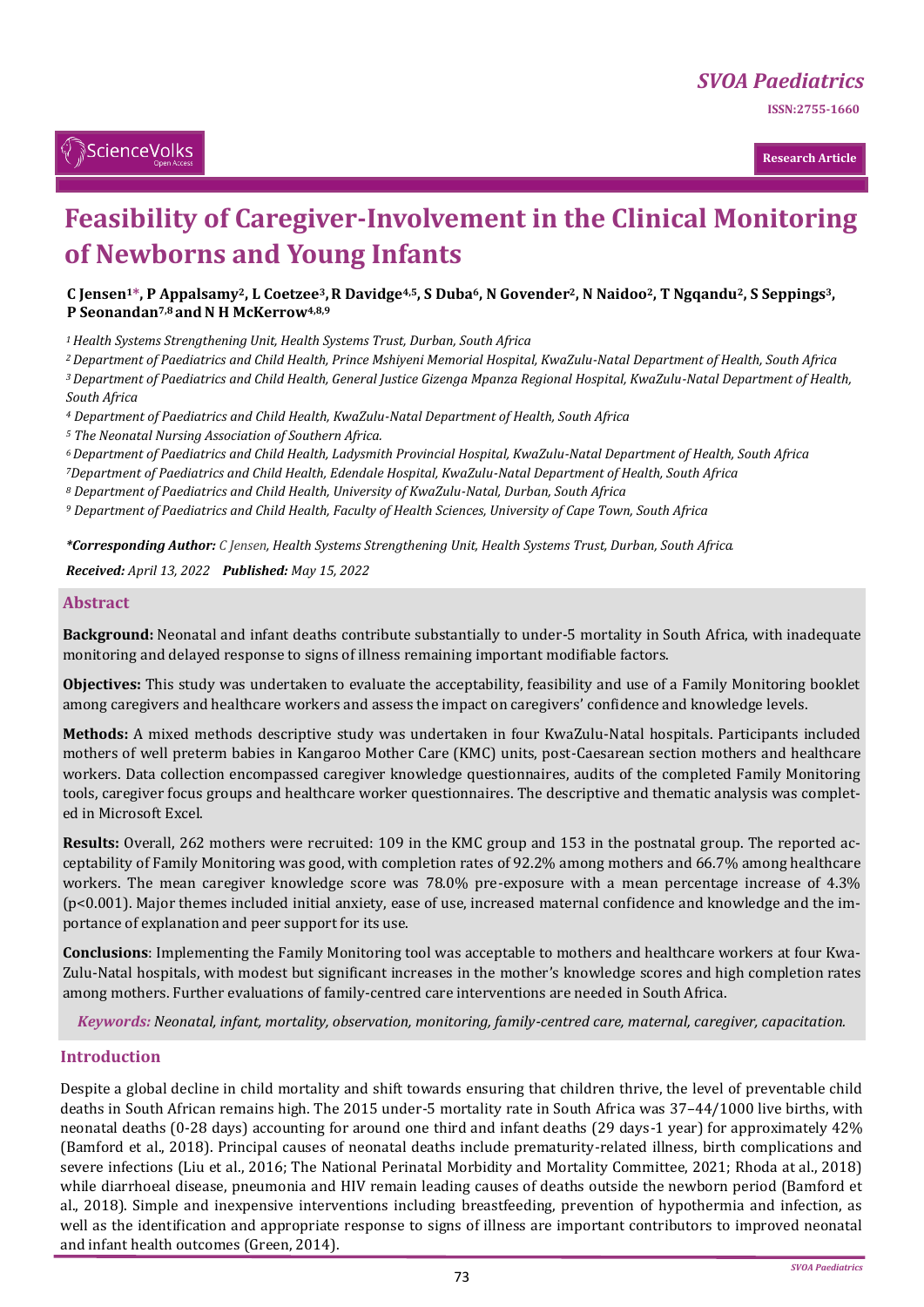However, the capacity for consistent implementation of such measures remains a challenge, in both the hospital and the home setting. The KwaZulu-Natal initiative for newborn care (KINC) reported that 12-hourly observations of well babies (post-Caesarean section) were completed in just 23% and daily weight monitoring of all babies in only 30% of hospitals (Horwood et al., 2018). Commonly identified challenges included the failure to appropriately record and manage conditions such as respiratory distress and jaundice. Inadequate observations may in part relate to human resources, as only 50% of hospitals met the staffing norms, and staff rotation was frequent (Haskins et al., 2018).

Nearly half of the reported under-5 fatalities in South Africa occur outside health facilities, and common modifiable factors identified at the community level include delayed recognition of signs of illness/illness severity and delayed careseeking (The Committee for Morbidity and Mortality in Children under 5 years, 2020). A 2014 pilot study reviewing 707 children referred for post-mortem examination in KwaZulu-Natal and the Western Cape reported that lower respiratory tract infections (LRTI) were a leading cause (51.6%) of infant community deaths and that LRTI deaths were significantly associated with prematurity (OR 1.87 (95% CI: 1.17-2.99), being at home (OR 2.60 (95% CI: 1.44-4.68) and winter season (OR 1.93 (95% CI:1.09-3.41) (Mathews et al., 2016). These findings would suggest that the ability to identify and respond to their child's illness may be a challenge for caregivers and that preterm infants in particular are at risk of dying from infections after being discharged from the hospital. Indeed, during maternal interviews conducted in KwaZulu-Natal, almost half the mothers reported that they had not been taught how to identify signs of illness in their baby, and a third that they did not know how to look for a change in their baby's condition (Haskins et al., 2018). Similar observations have been made in Kenya and Ethiopia, where a low proportion (15.5-50.3%) of new mothers could list at least 3 of 10 neonatal danger signs (Kibaru et al., 2016; Mersha et al., 2017; Welay et al., 2019).

Family-centred care (FCC) refers to a range of interventions aimed at promoting a partnership between caregivers and healthcare workers where the caregivers participate in the hospital care of sick newborns and young infants. Benefits of a family-centred approach have been documented in neonatal intensive care units in high- and middle-income countries, including improved breastfeeding rates, better weight gain, fewer nosocomial infections, shorter length of hospital stay, reduced readmission rates, better parental skills and knowledge scores and lower parental anxiety and depression scores (Bhutta et al., 2004; Ding et al., 2019; Melnyk et al., 2006; Mianaei et al., 2014; O'Brien et al., 2013; Ortenstrand et al., 2010; Verma et al., 2017; Zang et al., 2018). However, evaluations of family-centred interventions are scarce in our setting. To date, most initiatives addressing the quality of care for newborns in our context have focused on capacitation of health workers and resolving health systems challenges (Haskins et al., 2018; Horwood et al., 2019). To our knowledge, no previous studies have evaluated the role of caregivers assisting in or supplementing the clinical monitoring of neonates and infants in South African hospitals.

This paper describes the development and initial experience with implementing the Family Monitoring tool, an illustrated booklet designed to capacitate caregivers in simple monitoring of their newborns' wellbeing.

# **Objectives**

In a context with limited in-hospital monitoring and the ongoing high mortality among recently discharged babies, the feasibility of capacitating mothers in essential infant care and routine monitoring of their children becomes important. This study was undertaken to evaluate:

- 1. The acceptability of participatory monitoring among caregivers and healthcare workers.
- 2. The usability and use of a Family Monitoring tool among caregivers and healthcare workers.
- 3. The effectiveness of the tool with regards to caregivers' confidence and knowledge levels.

# **Methods**

#### *Study procedures and participants*

A mixed methods descriptive study was undertaken in four hospital across KwaZulu-Natal: Prince Mshiyeni Memorial Hospital (PMMH) in eThekwini metro, General Justice Gizenga Mpanza (GJGM) Hospital in iLembe district, Edendale Hospital in uMgungundlovu district and Ladysmith Hospital in uThukela district. The study sites were selected by convenience sampling. Hospitals that expressed willingness to implement the Family Monitoring tool were selected from a pool of hospitals with >1 000 deliveries per annum, perform Caesarean sections and have a functional KMC unit.

The study population included a long-stay group of mothers of well preterm babies admitted to Kangaroo Mother Care (KMC) units and a short-stay group of post-Caesarean section mothers in postnatal wards; and healthcare workers (nurses and doctors) working directly with patient care in KMC units and postnatal wards at the study sites. A sample size for the number of mothers was calculated based on the number of observations needed to compare the following elements before and after implementation with a statistical significance level of 95% (p<0.05): Proportion of basic neonatal monitoring and care elements known by the caregiver. The minimum sample size to detect a 25% change from a baseline value of around 50-67% would be 80 caregivers. With an oversampling of 20%, we aimed to include at least 100 mothers in the short-stay/postnatal group and 100 mothers in the long-stay/KMC group.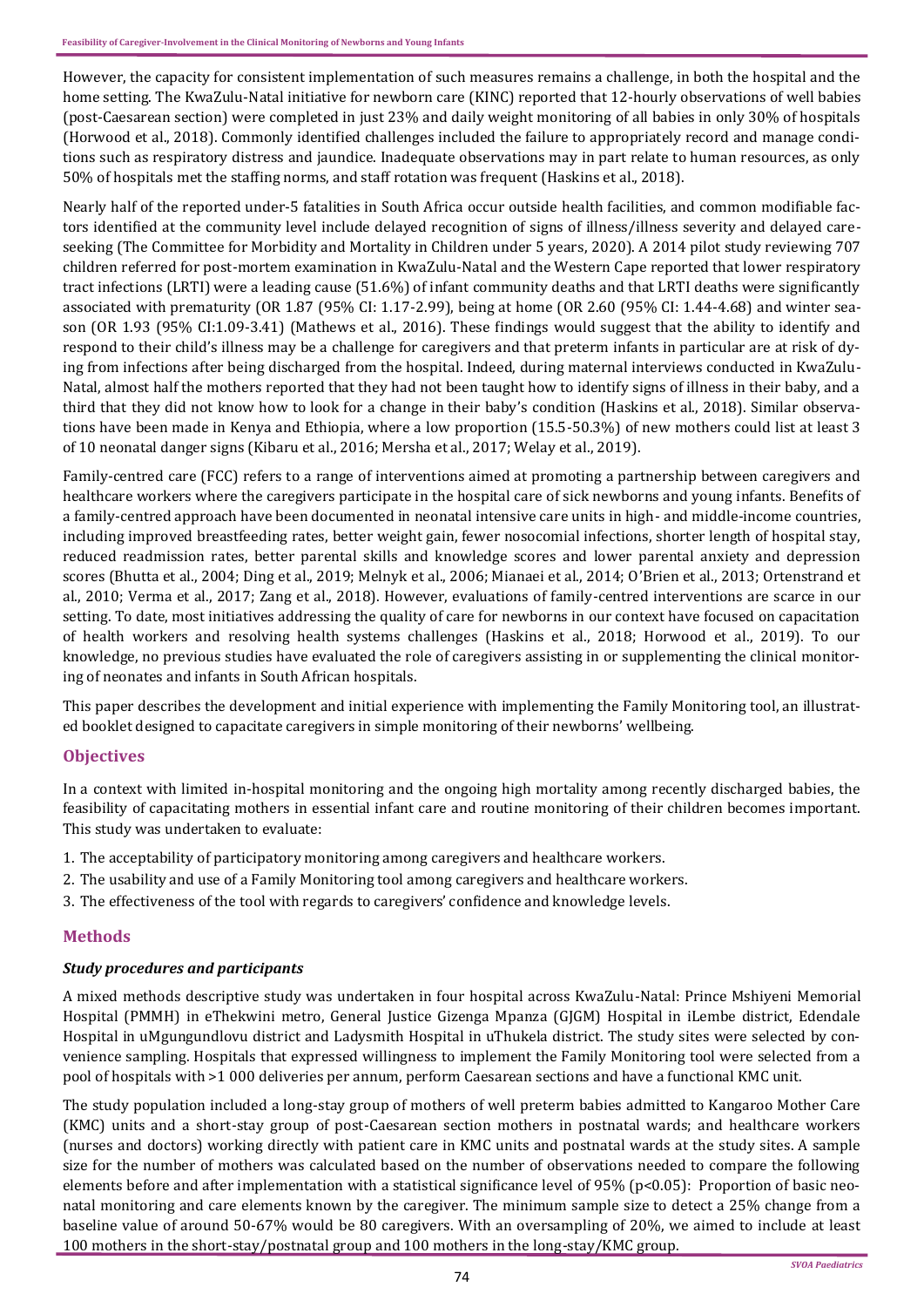Mothers were recruited sequentially according to inclusion and exclusion criteria until the sample size for each site was reached. Inclusion criteria included: Mothers of well babies admitted from Monday to Wednesday to the postnatal ward (post-Caesarean section) during the preceding 12-24 hours and mothers admitted to the KMC unit in the preceding 48 hours. Exclusion criteria included: Mothers of babies discharged within 24 hours of birth or on a Saturday or Sunday and mothers of babies in need of intensive care. Teenage mothers <18 years old were excluded due to their inability to consent to non-therapeutic research. One caregiver focus group was conducted per study site and all mothers that had used the Family Monitoring tool and were present on the day of the focus group were invited to participate. All healthcare workers (nurses and doctors) working in the relevant postnatal wards and KMC units during the study period were invited to complete a questionnaire regarding their experience with implementing the Family Monitoring tool.

## *Description of the intervention*

The Family Monitoring tool is a booklet with illustrations, messages and a twice-daily checklist that the mothers complete while in hospital and at home for four weeks post-delivery. The booklet is aligned with the National Road-to-Health Booklet and Side-by-Side campaign including messages emphasizing the role of the mothers, in partnership with healthcare workers, as primary caregivers and crucial to optimising health and developmental outcomes for children. It includes simple but important observations that appraise the baby's and the mother's wellbeing, as well as signs of serious illness. The maternal observations are confirmed by a healthcare worker. Danger signs are highlighted in red with instruction to urgently inform a healthcare worker. The tool was developed by the KwaZulu-Natal Neonatal Coordinator with input from various stakeholders both with and without a health background. The pilot implementation included the issuing of a Family Monitoring booklet together with caregiver orientation, support and monitoring. Mothers were recruited, signed consent, completed a pre-implementation questionnaire and were issued a Family Monitoring booklet 12 -48 hours after admission. Enrolled mothers then attended a group orientation/mentoring session that covered the purpose of the tool, how to complete it and how to look for signs of illness in their babies. In the event that a mother identified a "red sign" (a sign of serious illness), they were instructed to immediately inform a healthcare worker, so that the appropriate action could be taken. Nurses working in the relevant units supervised the mothers' completion of the Family monitoring tool, confirmed the mothers' assessments and added brief notes on any actions required.

# *Data collection and analysis*

The quantitative data collection included pre- and post- exposure caregiver knowledge questionnaires and audits of the completed Family Monitoring tools. Mothers in the short-stay group were required to have at least three Family Monitoring observations (1.5 days) and the long-stay group 14 observations (7 days) between the pre- and postimplementation data collection. A single caregiver knowledge questionnaire for both pre- and post-exposure, was administered by a healthcare worker in the mother's local language. It contained a question about the mother's confidence (graded 1-5) in caring for her baby and multiple-choice questions on what the mother could do to keep her baby healthy; how she could show that she loved him/her; what signs would indicate that the baby is well; and what signs would indicate that the baby is sick and needs to be taken to the clinic urgently. The completed Family Monitoring tools were audited to document the completeness of recording by the mothers and nurses, whether or not danger signs were detected and if appropriate responses were recorded for danger signs detected by the mothers.

Caregiver focus groups and healthcare worker questionnaires were conducted at each site 2-3 weeks after the introduction of the Family Monitoring tool. The focus group discussions were facilitated by two fieldworkers in isiZulu according to a structured interview guide, were audio-recorded and subsequently transcribed and translated into English. The healthcare worker questionnaires were self-administered and included ratings (graded 1-5) of their general experience with using the Family Monitoring tool in their ward and their impression of the mothers' ability to cope with the tool. The focus group guides and healthcare worker questionnaires included prompts and questions to identify key elements of feasibility such as benefits and disadvantages of the concept; the usability/user-friendliness of the tool; and the impact on the healthcare worker workload.

The responses and scores from caregiver knowledge questionnaires, Family Monitoring record audits and healthcare worker questionnaires were captured in a Microsoft Excel database. The statistical analysis was completed in Microsoft Excel and included descriptive statistics, a comparative analysis of the pre- and post-exposure caregiver knowledge and confidence levels (i.e. calculation of confidence intervals for the chance in mean and paired t-tests for two sample means) and regressions to assess associations between the characteristics of the mothers (age, education, parity, site/ hospital and the number of observations in the Family Monitoring booklet) and their baseline confidence scores, baseline knowledge scores and their percentage change in knowledge scores. Associations were considered significant at the confidence level 95% (p<0.05). Transcripts from caregiver focus group discussions were reviewed and coded independently by three authors and an analysis of emergent themes was conducted using Microsoft Excel.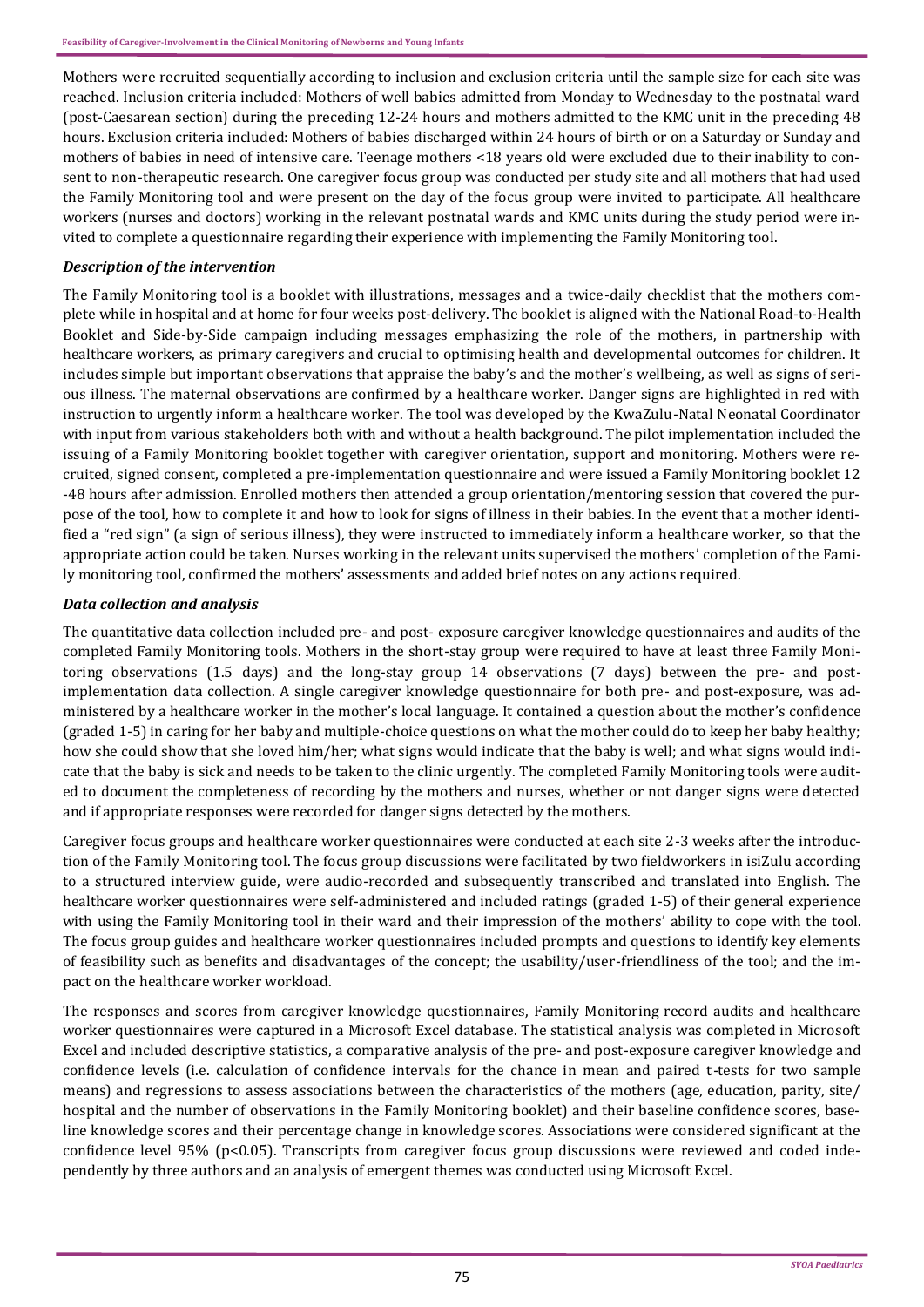#### *Ethics*

All participants signed informed consent before inclusion and all data was anonymised. Ethical approval was obtained from uMgungundlovu Health Ethics Review Board, the KwaZulu-Natal Department of Health Research & Knowledge Management Unit and from the management of the relevant hospitals/study sites.

#### **Results**

#### *Characteristics of participants*

The three groups of participants consisted of mothers using the Family Monitoring tool; mothers using the tool and participating in focus groups; and healthcare workers from the relevant postnatal wards and KMC units. Across the four hospitals, 262 mothers were included: 109 mothers in the KMC (long-stay) group and 153 mothers in the postnatal (short-stay) group. The mean (range) age of the mothers was 28 (18-43) years, the mean parity was 2.2 children and the majority (56.5%) had completed secondary school. Table 1 outlines the characteristics and outcomes of participants in the KMC group and the postnatal group respectively. Age, education and parity were similar in the two groups, although a larger proportion of postnatal mothers (19.0% vs 12.8%) had a higher level of education.

| Group                                                                                                                                                                                                                                                                                                                                                    | <b>KMC</b>                    | <b>Postnatal</b>           | <b>All mothers</b>              |  |  |  |
|----------------------------------------------------------------------------------------------------------------------------------------------------------------------------------------------------------------------------------------------------------------------------------------------------------------------------------------------------------|-------------------------------|----------------------------|---------------------------------|--|--|--|
| Participants, n (%)                                                                                                                                                                                                                                                                                                                                      | 109 (41.6)                    | 153 (58.4)                 | 262 (100.0)                     |  |  |  |
| Age                                                                                                                                                                                                                                                                                                                                                      |                               |                            |                                 |  |  |  |
| Mean age in years (SD)                                                                                                                                                                                                                                                                                                                                   | 28(6.2)                       | 28(5.6)                    | 28 (5.9)                        |  |  |  |
| <b>Education</b>                                                                                                                                                                                                                                                                                                                                         |                               |                            |                                 |  |  |  |
| No/some primary (%)                                                                                                                                                                                                                                                                                                                                      | 1(0.9)                        | 2(1.3)                     | 3(1.1)                          |  |  |  |
| Completed primary (%)                                                                                                                                                                                                                                                                                                                                    | 33(30.3)                      | 34 (22.2)                  | 67 (25.6)                       |  |  |  |
| Completed secondary (%)                                                                                                                                                                                                                                                                                                                                  | 61(56.0)                      | 87(56.9)                   | 148 (56.5)                      |  |  |  |
| Higher education (%)                                                                                                                                                                                                                                                                                                                                     | 14 (12.8)                     | 29 (19.0)                  | 43 (16.4)                       |  |  |  |
| <b>Parity</b>                                                                                                                                                                                                                                                                                                                                            |                               |                            |                                 |  |  |  |
| One child $(\%)$                                                                                                                                                                                                                                                                                                                                         | 33 (30.3)                     | 39 (25.5)                  | $\overline{7}$ 2 (27.5)         |  |  |  |
| Two children (%)                                                                                                                                                                                                                                                                                                                                         | 32 (29.4)                     | 55 (35.9)                  | 86 (32.8)                       |  |  |  |
| Three children (%)                                                                                                                                                                                                                                                                                                                                       | 29 (26.6)                     | 49 (32.0)                  | 78 (29.8)                       |  |  |  |
| Four children (%)                                                                                                                                                                                                                                                                                                                                        | 11(10.1)                      | 8(5.2)                     | 19 (7.3)                        |  |  |  |
| Five children (%)                                                                                                                                                                                                                                                                                                                                        | 4(3.7)                        | 2(1.3)                     | 6(2.3)                          |  |  |  |
| Family Monitoring tool exposure & completion                                                                                                                                                                                                                                                                                                             |                               |                            |                                 |  |  |  |
| Mean number of twice daily obser-<br>vations (SD)                                                                                                                                                                                                                                                                                                        | 14.0(3.1)                     | 3.8(1.0)                   | 8.0(5.5)                        |  |  |  |
| Mean % score for mom's comple-<br>tion $(SD)$                                                                                                                                                                                                                                                                                                            | 91.6(18.3)                    | 92.7(10.8)                 | 92.2(14.4)                      |  |  |  |
| Mean % score for nurses' comple-<br>tion $(SD)$                                                                                                                                                                                                                                                                                                          | 66.7 (40.5)                   | 66.6 (39.6)                | 66.6 (39.9)                     |  |  |  |
| <b>Caregiver knowledge</b>                                                                                                                                                                                                                                                                                                                               |                               |                            |                                 |  |  |  |
| Mean % score pre-exposure (SD)                                                                                                                                                                                                                                                                                                                           | 77.4 (9.3)                    | 78.5 (9.1)                 | 78.0 (9.2)                      |  |  |  |
| Mean % score post-exposure (SD)                                                                                                                                                                                                                                                                                                                          | 80.3 (8.3)                    | 80.8(8.0)                  | 80.6(8.1)                       |  |  |  |
| Difference in mean post-vs pre-<br>exposure [95% CI]                                                                                                                                                                                                                                                                                                     | 2.975 [1.244, 4.706]          | 2.357 [0.913, 3.801]       | 2.614 [1.503, 3.725]            |  |  |  |
| Caregiver confidence***                                                                                                                                                                                                                                                                                                                                  |                               |                            |                                 |  |  |  |
| Mean score pre-exposure (SD)                                                                                                                                                                                                                                                                                                                             | 4.6(0.8)                      | 4.6(0.8)                   | 4.6(0.8)                        |  |  |  |
| Mean score post-exposure (SD)                                                                                                                                                                                                                                                                                                                            | 4.7(0.7)                      | 4.7(0.8)                   | 4.7(0.7)                        |  |  |  |
| Difference in mean post- vs pre-<br>exposure [95% CI]                                                                                                                                                                                                                                                                                                    | $0.074$ [-0.070,<br>$0.218$ ] | $0.072$ [-0.056,<br>0.199] | $0.073$ [-0.023,<br>$0.168$ ]** |  |  |  |
| Notes. Continuous variables were described by the mean and standard deviation (SD). Categorical varia-<br>bles were described by count (n) and percentages (%). CI = confidence interval. $* = p < 0.001$ . $** = p = 0.20$ .<br>*** The caregiver confidence was graded on a rating scale from 1-5 where 1 is very insecure and 5 is very<br>confident. |                               |                            |                                 |  |  |  |

#### **Table 1:** Key characteristics and outcomes of participants.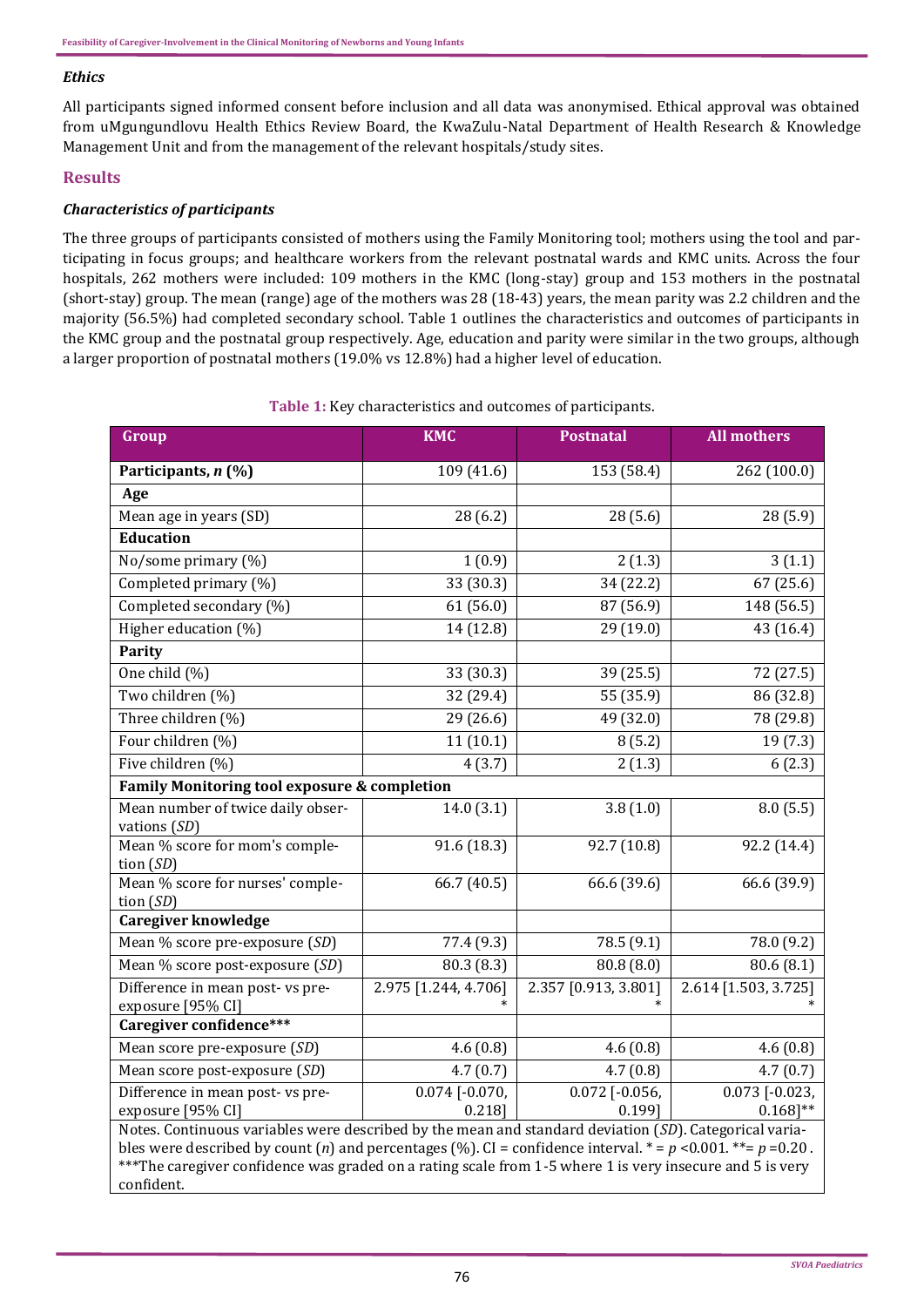Of the 262 mothers, 24 participated in focus group discussions that ranged from 4-8 participants per group at the four sites. Thirty-six healthcare workers responded to the questionnaire, of which 34 (94.4%) were female, 17 (47.2%) were professional nurses, seven (19.4%) were enrolled nurses, six (16.7%) were medical officers, one (7.8%) was a registrar and four (11.1%) were paediatric specialists. The mean (range) age of the healthcare workers was 39.9 (27.0-58.0) years. The mean (SD) time in the current post was 8.3 (6.5) years and the mean (SD) duration of experience in newborn care was 7.2 (5.4) years.

## *The acceptability of Family Monitoring to mothers and healthcare workers*

Twenty-two out of twenty-four (91.7%) mothers participating in focus groups said they would complete Family Monitoring if they had a baby in the future, whereas two said they did not plan to have additional children. Similarly, 91.7% of healthcare workers stated they would like to continue using the tool in their ward. The health care worker's mean rating of their experience with implementing Family Monitoring on a scale from 1-5 was 4.5. When asked what impact implementing the tool in their ward had on the monitoring of newborns, 63.3% said it improved whereas 36.1% said there was no change. No one said the monitoring deteriorated.

#### **Table 2:** Major themes from caregiver focus group discussions.

| <b>Acceptability</b>                           | <b>Feasibility/usability</b> |
|------------------------------------------------|------------------------------|
| Added to their stress/anxiety until they were  | Needed explanation           |
| familiar with it                               | Easy to complete             |
| Gained knowledge and confidence in infant care | Purpose well understood      |
| and danger signs                               | Peer influence and support   |
| Helpful to track the baby's feeds              | Antenatal introduction       |

Major themes from the caregiver focus group discussions are outlined in Table 2. Some mothers expressed that being asked to complete the Family Monitoring tool had added to their anxiety and stress after delivery and that it felt like a burden initially (Textbox 1, quote 1 and 2). However, many said they gained helpful knowledge and confidence regarding infant care and danger signs (Textbox 1, quote 2, 3 and 4). A few mothers made specific mention of their wish to track their baby's feeding and requested more space to record the feeding times and their comments.

**Textbox 1:** Quotes from the caregiver focus group discussions.

Quote 1: '*To be honest I was confused and shocked as my baby was different from other babies in the ward and I asked myself why am I given the booklet as I still have to come into terms with my baby's condition. The booklet seemed like unneeded extra stress, so I did not complete the booklet at first and then I saw other moms completing it so I then started. I was at ease when my baby's condition was explained to me and that made my anxiety to ease, hence I started completing the booklet*.'

Quote 2: '*When I first received the booklet the doctors explained to us and at first I felt the booklet was an additional task but after reading I saw the booklet was very helpful and was easy to complete. There was a time when my baby stopped breathing and turned blue and I recalled what was written in the booklet and I called doctors for assistance immediately*.'

Quote 3: '*It was not difficult to complete the booklet and it made me aware that there are some areas where I was not confident enough on the care of my baby and I learnt that it is my responsibility to care for my baby and I was also made aware that being a mother is not an easy task*.'

Quote 4: '*I think the booklet helped me and it will be helpful for other mothers and those that are pregnant as well. I will recommend that the booklet is also given to expecting mothers before they deliver and once delivered it can be continued at home*.'

Quote 5: '*The purpose of the booklet is to inform us as mothers on our babies' condition and how to care for our babies which will help us when we also at home*.'

Quote 6: '*It helped as many of us are first time mothers and we have learnt a lot from the booklet and as you complete the booklet every day the following day you remember what you had come across the day before that was seen in your baby*.'

Similarly, healthcare workers frequently stated that the Family Monitoring increased the mothers' knowledge and promoted their awareness and engagement with their baby's condition. They did, however, often indicate that some mothers were reluctant or needed frequent reminders and much support to complete the booklet.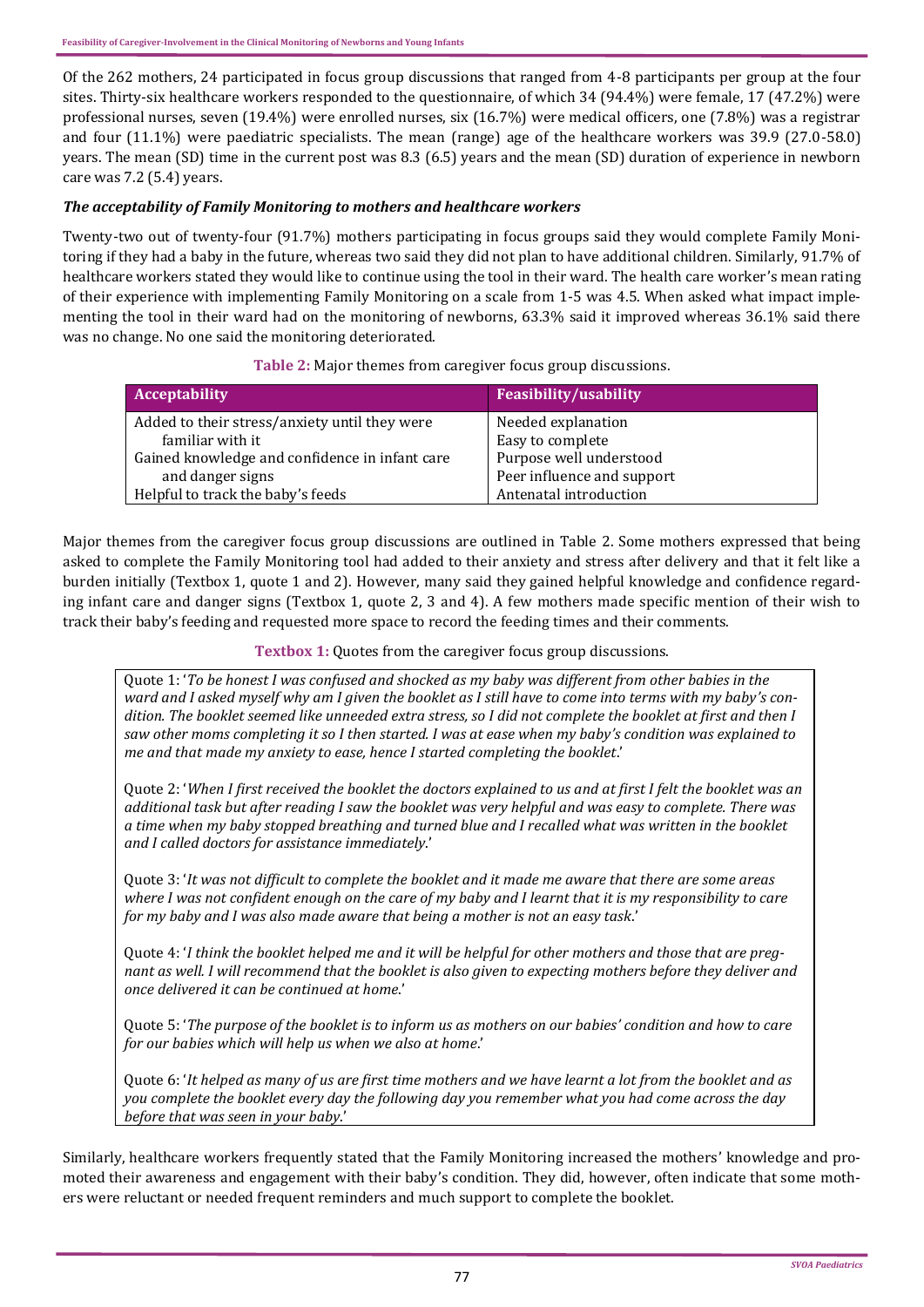#### *The usability and use of Family Monitoring among caregivers and healthcare workers*

The degree of the mothers' completion of the Family Monitoring booklets was high (mean: 91.6%) and relatively consistent between sites (range: 87.7-98.8%). Red signs were noted by the mother in 25/262 (9.5%) of Family Monitoring booklets. Out of 28 red signs, 8 (28.6%) constituted feeding problems, 5 (17.9%) jaundice, 3 (10.7%) swollen or red eyes, 3 (10.7%) difficult breathing (apnoea or fast breathing), 3 (10.7%) less than 3 wet nappies per day, 2 (7.1%) signs of an infected cord area, 2 (7.1%) a saturation reading >94% whilst receiving oxygen, 1 (3.6%) pallor and 1 (3.6%) a stool elimination problem. In 15 (60.0%) of the booklets with red signs recorded by the mother, no comment or response was documented by a healthcare worker. Compared to the mother's completion of the Family Monitoring booklets, the nurses' completion was lower (mean 66.7%) and varied more between hospitals (range 30.6-98.1%). The health care worker's mean rating of the mother's ability to understand and complete the tool on a scale from 1-5 was 3.6. When asked about the impact of Family Monitoring on their workload, 41.7% responded that it did not change, 41.7% reported an increase and 16.7% that it decreased. Tasks often reported to increase included counselling and record keeping and tasks reported to decrease included support for breastfeeding and KMC.

Most mothers stated that they needed an explanation and mentoring in how to complete the booklet. Once they were familiar with the checklist, they generally expressed that it was easy to complete (Textbox 1, quote 2 and 3) and demonstrated a good understanding of its purpose (Textbox 1, quote 5 and 6). Peer support and seeing other mothers complete the booklet emerged as important factors for use (Textbox 1, quote 1). Introducing the tool antenatally was suggested by mothers (Textbox 1, quote 4) and healthcare workers. Healthcare workers indicated that the mother's understanding of the Family Monitoring tool was variable and repeated explanations were necessary for some. Having time to teach and counsel the mothers was difficult due to staff shortages. Challenges were also reported in orienting post-Caesarean mothers who were often in pain or sedated at the time of admission to the postnatal ward.

#### *Changes in mothers' confidence and knowledge levels*

During the knowledge questionnaires mothers were asked to rate their confidence in caring for their new baby on a scale from 1-5. The mean score was 4.6 pre-exposure and 4.7 post-exposure to Family Monitoring, with a mean change in score of 0.073 (3.2%) that was not statistically significant (*p*=0.20). The confidence scores did not differ between the KMC and postnatal groups (Table 1).

The mean knowledge score was 78.0% pre-exposure (77.4% for the KMC group and 78.5 % for the postnatal group) and 80.6% post-exposure (80.3% for the KMC group and 80.8% for the postnatal group). Figure 1 illustrates the distribution of the pre- and post-exposure knowledge scores. The improvement in caregiver knowledge was statistically significant (*p*<0.001), both overall and for the two subgroups (Table 1). The mean percentage change in knowledge scores was 4.3% overall, 4.7% for the KMC group and 3.9% for the postnatal group.



*Figure 1: Box plot of the caregiver knowledge scores pre-exposure (green) and post-exposure (red) to Family Monitoring.*

No associations were found between the mothers' age, education, parity or site/hospital and their pre-exposure confidence or knowledge scores. However, higher mean increases in the mother's knowledge scores were seen at GJGM (6.8%) and Ladysmith hospitals (7.5%) compared to PMM (0.2%) and Edendale (3.0%) hospitals (p=0.039).

The mean scores and changes in mean score for the knowledge questionnaire pre- and post-exposure are outlined in Table 3. Correct and incorrect responses were relatively consistent between the groups (KMC and postnatal) and across sites.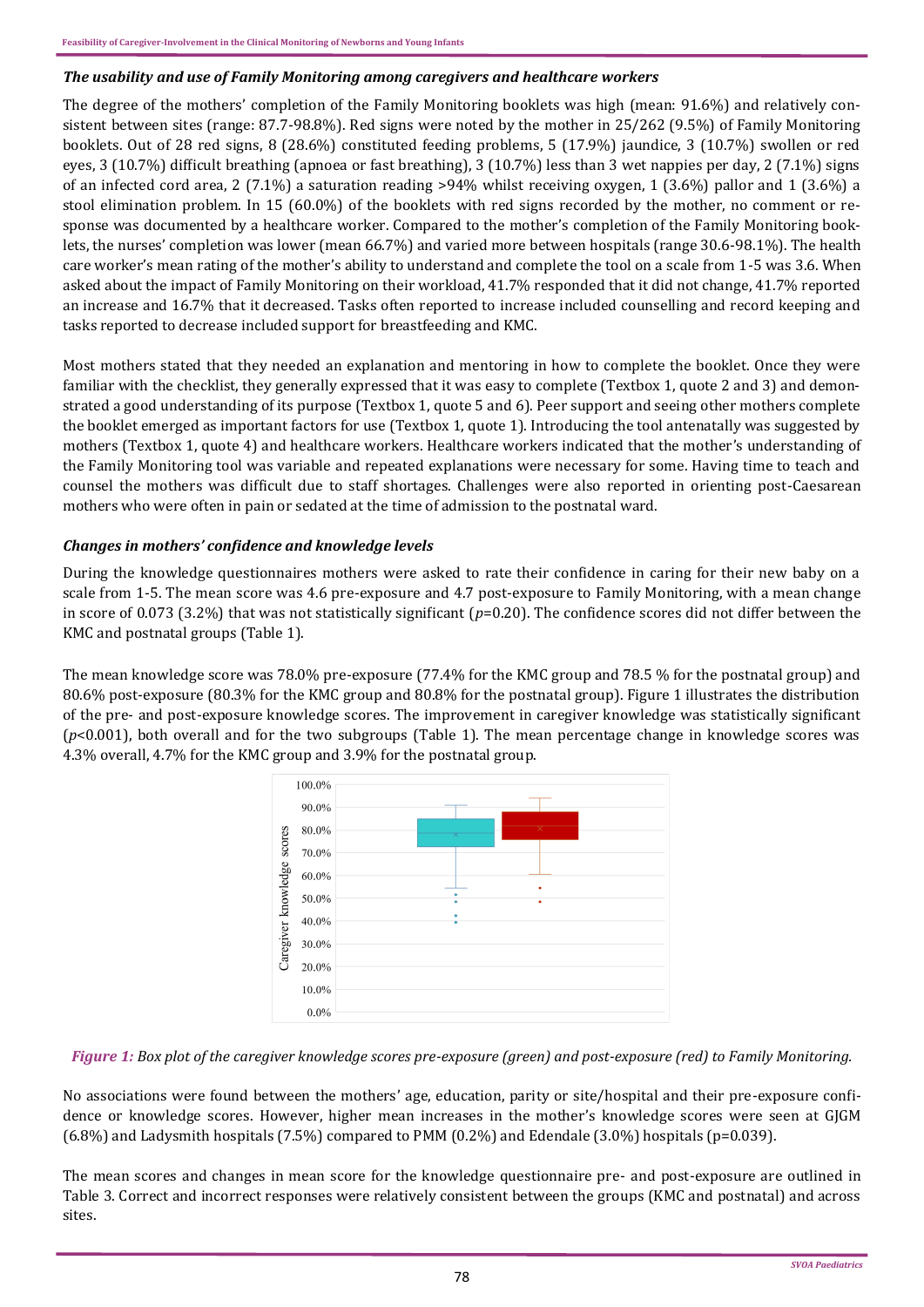Regarding infant care, most mothers said they would breastfeed their baby, clean the cord with chlorhexidine, have the baby immunised, wash their hands and keep the baby skin-to-skin. However, 21.9% of mothers said they would give their baby traditional medicine and 37.0% that they would leave their baby with an alternative caregiver (e.g. the grandmother). These statements were particularly common at GJGM hospital. The majority of mothers said it was important that they worked to provide for their baby (95.0%) and made sure their baby had pretty clothes (89.1%). Mothers generally scored high on knowledge of signs of health and illness, both pre- and post-exposure to Family Monitoring. However, 29.0% of mothers missed the illness sign of less than three wet nappies per day and 22.7% of mothers missed the sign of the baby feeling hot or cold to the touch. Additionally, 87.4% of mothers said their baby should be taken urgently to the clinic if she/he was sweating or had a nappy rash. The largest improvements in knowledge scores were seen for the following signs of the baby's health: 'my baby looks pink' (17.2%) and 'my baby has more than three wet nappies per day' (13.0%).

**Table 3:** Mean score and mean change in score per question for the caregiver knowledge questionnaire.

| <b>Question</b>                                                                                            | <b>KMC</b><br>$(n=109)$ | <b>Postnatal</b><br>$(n=163)$ | <b>All mothers</b><br>$(N=262)$ |  |  |
|------------------------------------------------------------------------------------------------------------|-------------------------|-------------------------------|---------------------------------|--|--|
| How can you keep your baby healthy?                                                                        |                         |                               |                                 |  |  |
| Mean % pre-score                                                                                           | 82.7                    | 78.4                          | 80.2                            |  |  |
| Mean % post-score                                                                                          | 84.9                    | 82.7                          | 83.6                            |  |  |
| Mean % change in score                                                                                     | 2.2                     | 4.3                           | 3.4                             |  |  |
| How can you show your baby that you love him/her?                                                          |                         |                               |                                 |  |  |
| Mean % pre-score                                                                                           | 75.5                    | 78.6                          | 77.4                            |  |  |
| Mean % post-score                                                                                          | 78.0                    | 79.0                          | 78.6                            |  |  |
| Mean % change in score                                                                                     | 2.4                     | 0.3                           | 1.2                             |  |  |
| Which of the following signs indicate that your baby is well?                                              |                         |                               |                                 |  |  |
| Mean % pre-score                                                                                           | 79.7                    | 84.7                          | 82.6                            |  |  |
| Mean % post-score                                                                                          | 84.3                    | 87.4                          | 86.1                            |  |  |
| Mean % change in score                                                                                     | 4.6                     | 2.7                           | 3.5                             |  |  |
| Which of the following signs indicate that your baby is sick and needs to be taken to the clinic urgently? |                         |                               |                                 |  |  |
| Mean % pre-score                                                                                           | 71.5                    | 74.2                          | 73.1                            |  |  |
| Mean % post-score                                                                                          | 74.3                    | 75.5                          | 75.0                            |  |  |
| Mean % change in score                                                                                     | 2.8                     | 1.3                           | 1.9                             |  |  |
| <b>Overall scores</b>                                                                                      |                         |                               |                                 |  |  |
| Mean % pre-score                                                                                           | 77.4                    | 78.5                          | 78.0                            |  |  |
| Mean % post-score                                                                                          | 80.3                    | 80.8                          | 80.6                            |  |  |
| Mean % change in score                                                                                     | 4.7                     | 3.9                           | 4.3                             |  |  |

# **Discussion**

#### *Main study findings*

The mothers in the KMC (long-stay) group and the postnatal (short-stay) group were comparable with regards to their age, education level, parity, and the baseline confidence and knowledge scores. A tendency towards lower education level in the KMC group is consistent with existing literature where the risk of preterm birth has been associated with maternal demographics such as ethnicity, high or low age, single marital status and low educational and socioeconomic status (Goldenberg et al, 2008).

The healthcare workers responding to questionnaires (2/3 nurses and 1/3 doctors) were relatively experienced with a mean duration of 7.2 years working with newborns. The reported acceptability of Family Monitoring was high, with 91.7% of both mothers and healthcare workers wishing to continue using the tool in the future. The most frequently mentioned benefit was an improvement in the mothers' awareness and knowledge regarding their babies condition, a major theme that also emerged in a qualitative evaluation of family-centred care in India (Butler et al, 2014). A high completion rate (mean 92.2%) among the mothers could speak to the ease of use which many mothers confirmed during focus group discussions. The ease of use and supervision by healthcare workers was more equivocal, with lower completion rates (mean 66.7%) among nurses who often said they did not have enough time to teach and mentor the mothers due to understaffing, a frequently listed barrier to implementing high quality healthcare locally and in India (Haskins et al., 2018; Sarin et al, 2019). Healthcare worker reservations around caregiver involvement in the hospital care of newborns have been previously described for family-centred care interventions (Butler et al, 2014; Sarin et al., 2019).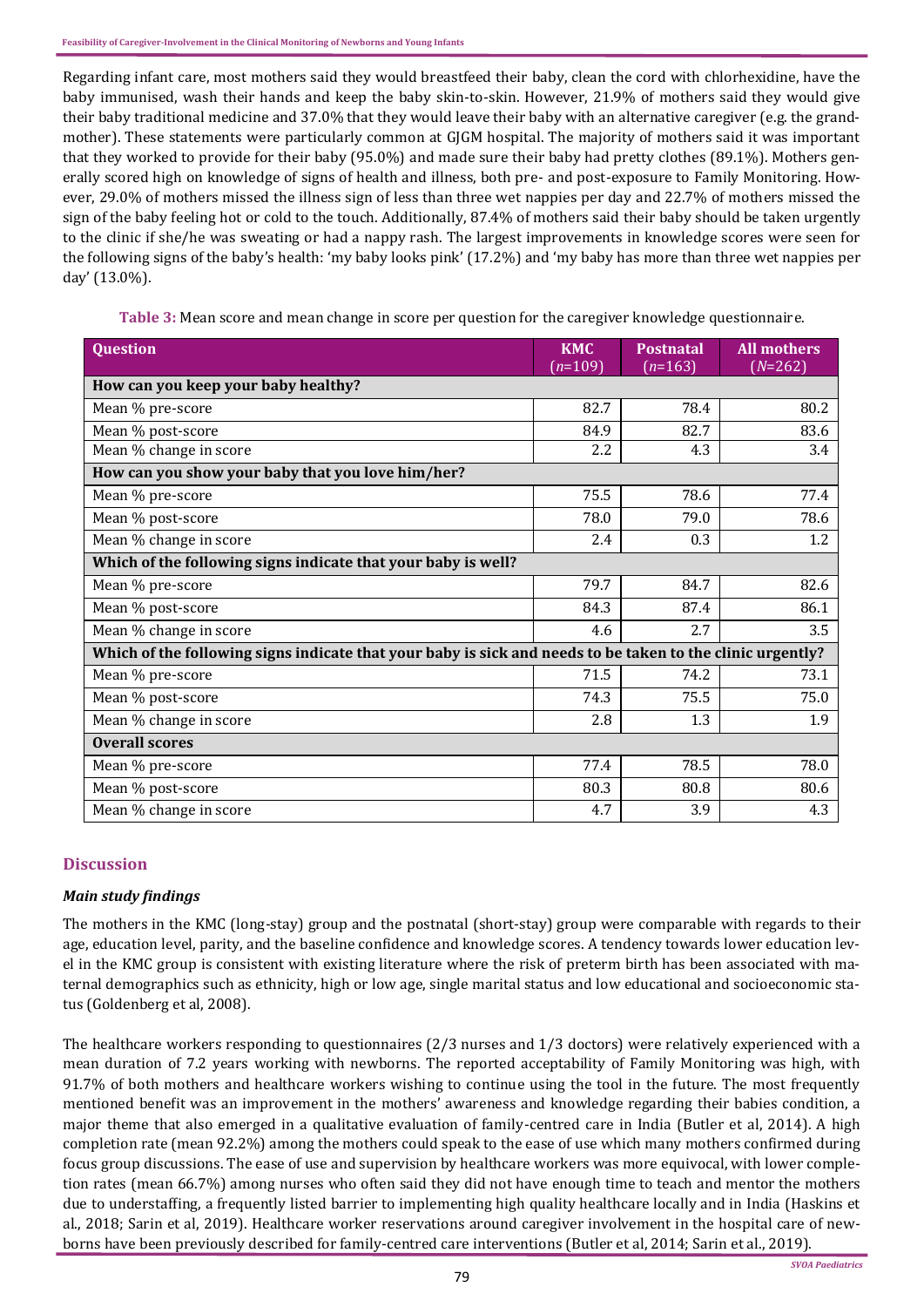In 60.0% of the booklets with red signs recorded by the mother, no comment or response was documented by a healthcare worker. The data collection methods did not allow for establishing in which of these cases: 1. the mother did not report the danger sign to a healthcare worker; 2. the mother reported the danger sign but it elicited no response from the healthcare worker; 3. the healthcare worker responded but did not record their actions in the booklet. However, based on the local experience, incomplete record keeping is likely a contributing factor (Haskins et al., 2018; Horwood et al., 2019).

Although mothers reported (during focus group discussions) that completing the Family Monitoring tool had increased their confidence in caring for their baby, the overall increase in confidence rating was small and not statistically significant. This could owe in part to the high baseline confidence scores (mean 4.6 out of 5); that completing the checklist could have created awareness around infant care elements the mothers were previously unfamiliar with; and the fact that just 27.5% were first time mothers. The mothers' baseline knowledge scores regarding basic neonatal monitoring and care elements were high (mean 78.0%) which would have limited the potential for a knowledge increase. The mothers generally answered well regarding infant care and signs of their baby being well but struggled more to differentiate mild from serious signs of illness which is consistent with reports evaluating mothers' ability to list danger signs in Ethiopia and Kenya (Kibaru at al., 2016; Welay et al., 2019). Interestingly, 95.0% of mothers said it was important they work to provide for their baby and 37.0% that they would leave their baby with an alternative caregiver, which could reflect a high proportion of single mothers with limited opportunities to take time off work after delivery. A modest but significant increase in knowledge scores may indicate that Family Monitoring tool can contribute to improved knowledge and care practises among mothers but should ideally form part of a combination of antenatal, perinatal and postnatal interventions.

Studies from Ethiopia report higher maternal knowledge of infant danger signs in multiparous women and women with higher education levels (Demis et al., 2020; Mose et al., 2021). Extremes of maternal age (<18 and >35 years) and parity have also been associated with higher neonatal and infant mortality (Kozuki et al., 2013). We could not find associations between the mothers' knowledge scores and their age, education or parity in our analysis. Possible explanations may include limitations in the data collection methods for the knowledge questionnaires; the exclusion of mothers younger than 18 years; and an insufficient sample size to assess associations.

The KMC (long-stay) and postnatal (short-stay) groups differed little with regards to the completeness of their Family Monitoring or their increases in knowledge and confidence scores, which would indicate that the tool can be successfully used also by mothers with a relatively short (2-3 days) hospital stay.

#### *Study strengths and limitations*

Study strengths include a relatively good sample size and triangulation of data sources to obtain the experiences of both mothers and healthcare workers. With participants from hospitals in four districts, our findings should be representative of the situation in KwaZulu-Natal province and similar low- and middle-income contexts. The study had a few limitations in the data collection methods. Firstly, our ability to standardise and quality assure the administration of the caregiver knowledge questionnaires was limited as we relied on hospital staff on duty for this task. Secondly, we did not have permission to access other clinical records to form a more complete picture when no healthcare worker response was recorded for the danger signs the mothers recorded in the Family Monitoring booklet.

#### *Recommendations*

More family-centred care initiatives are needed in South Africa. The Family Monitoring tool could be introduced antenatally and reinforced postnatally as a part of a package of interventions aimed at improving newborn and infant survival and wellbeing. Further studies are needed to investigate the benefits of Family Monitoring, preferably in combination with other family-centred care interventions, with a longer timeframe and with assessment of the impact on neonatal/ infant outcomes.

#### **Conclusions**

Implementing the Family Monitoring tool was acceptable to mothers and healthcare workers at four KwaZulu-Natal hospitals, with significant increases in the mother's knowledge scores and high completion rates among mothers indicating its ease of use. Incomplete record keeping by healthcare workers remains a challenge in our context. Further evaluations of family-centred care interventions are needed in South Africa, preferably initiatives that both cover the antenatal and postnatal period and assess the impact on neonatal and infant outcomes.

#### **Conflict of Interest**

No potential conflict of interest was reported by the authors.

#### **Acknowledgements**

We would like to thank Sr Nompulelo Simelane from Ladysmith Hospital for assisting with the data collection.

#### **Author contributions**

NHM, CJ and RD conceptualised the article. CJ coordinated the data collection while PA, LAC, SD, TNG, NN, TN, SS and PS enrolled participants and collected data. CJ captured the data and generated tables and charts. CJ, NHM and RD analysed the data and CJ & NHM wrote the article. All authors reviewed and approved the final manuscript.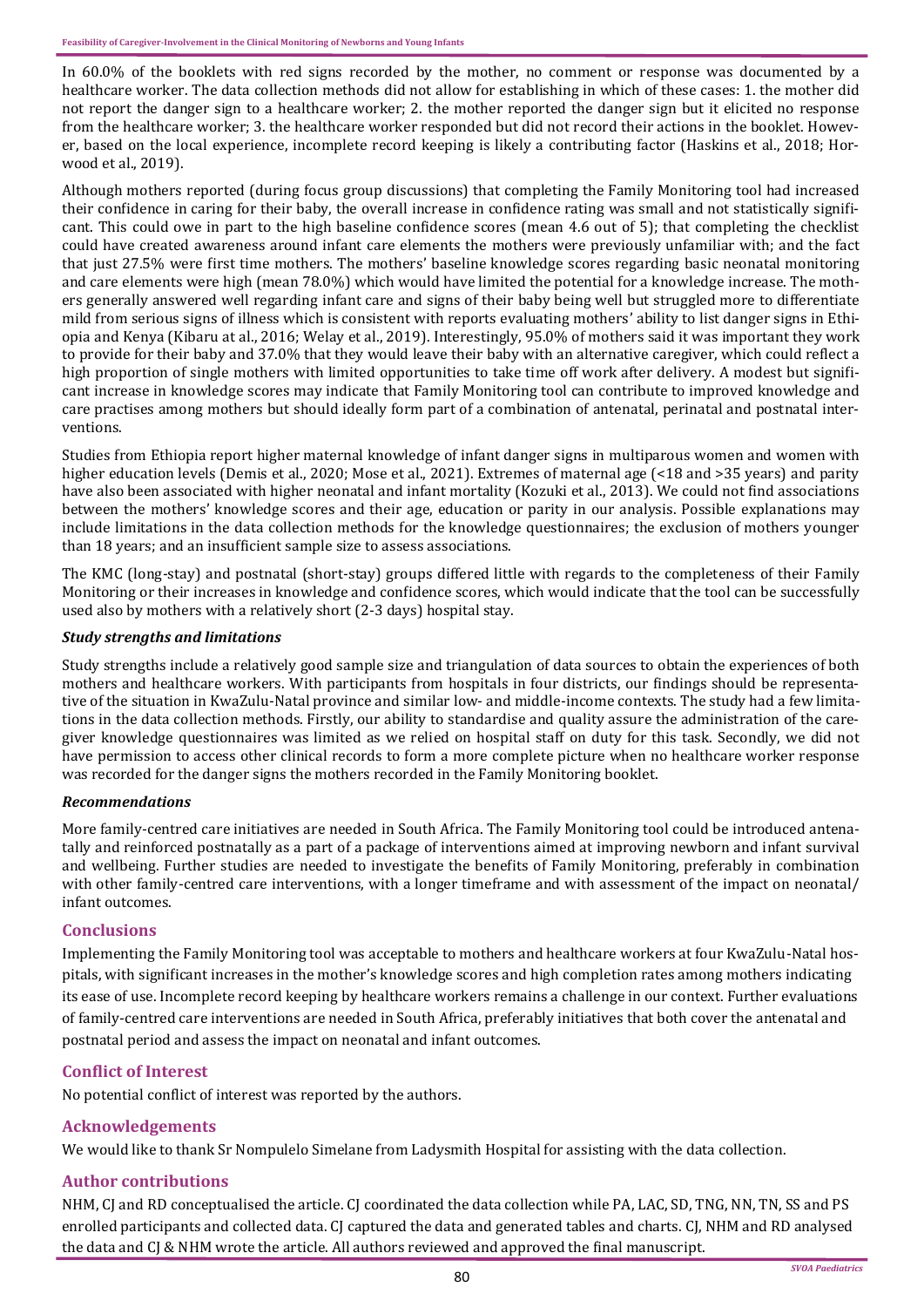## **References**

[Bamford LJ, McKerrow NH, Barron P, et al \(2018\). Child mortality in South Africa: fewer deaths, but better data are](http://www.samj.org.za/index.php/samj/article/view/12238)  needed. *[The South African Medical Journal](http://www.samj.org.za/index.php/samj/article/view/12238)* 108(3a):S25–S32. DOI: [10.7196/SAMJ.2017.v108i3b.12779.](http://dx.doi.org/10.7196%2FSAMJ.2017.v108i3b.12779)

[Bhutta Z, Khan I, Salat S, et al \(2004\). Reducing length of stay in hospital for very low birthweight infants by involving](https://pubmed.ncbi.nlm.nih.gov/15539671/)  [mothers in a stepdown unit: An experience from Karachi \(Pakistan\).](https://pubmed.ncbi.nlm.nih.gov/15539671/) *The British Medical Journal* 329:1151-1155. DOI: [10.1136/bmj.329.7475.1151.](https://doi.org/10.1136/bmj.329.7475.1151)

Butler A, Copnell B and Willetts G (2014). Family-[centred care in the paediatric intensive care unit: an integrative review](https://pubmed.ncbi.nlm.nih.gov/24372988/)  of the literature. *[Journal of Clinical Nursing](https://pubmed.ncbi.nlm.nih.gov/24372988/)* 23(15-16):2086-2100. DOI: [10.1111/jocn.12498.](https://doi.org/10.1111/jocn.12498)

Demis A, Gedefaw G, Wondmieneh A, et al (2020). Women'[s knowledge towards neonatal danger signs and its associated](https://bmcpediatr.biomedcentral.com/articles/10.1186/s12887-020-02098-6)  [factors in Ethiopia: a systematic review and metaanalysis.](https://bmcpediatr.biomedcentral.com/articles/10.1186/s12887-020-02098-6) *BMC Pediatrics* 20(217). DOI: [10.1186/s12887](https://doi.org/10.1186/s12887-020-02098-6)-020-02098-6.

Ding X, Zhu L, Zhang R, et al (2019). Effects of family-[centred care interventions on preterm infants and parents in neo](https://pubmed.ncbi.nlm.nih.gov/30554939/)[natal intensive care units: A systematic review and meta](https://pubmed.ncbi.nlm.nih.gov/30554939/)-analysis of randomised controlled trials. *Australian Critical Care* [32\(1\):63](https://pubmed.ncbi.nlm.nih.gov/30554939/)-75. DOI: [10.1016/j.aucc.2018.10.007.](https://doi.org/10.1016/j.aucc.2018.10.007) 

[Goldenberg RL, Culhane JF, Iams JD, Romero R \(2008\). Preterm Birth 1. Epidemiology and causes of preterm birth.](https://pubmed.ncbi.nlm.nih.gov/18177778/) *The Lancet* [371\(9606\):75](https://pubmed.ncbi.nlm.nih.gov/18177778/)-84. DOI: 10.1016/S0140-[6736\(08\)60074](https://doi.org/10.1016/S0140-6736(08)60074-4)-4*.*

Green RJ (2014) *Coovadia's Paediatrics & Child Health Seventh Edition*[. Cape Town: Oxford University Press Southern](https://global.oup.com/academic/product/coovadias-paediatrics-and-child-health-a-manual-for-health-professionals-in-developing-countries-9780199053940?cc=us&lang=en&)  [Africa, pp.103](https://global.oup.com/academic/product/coovadias-paediatrics-and-child-health-a-manual-for-health-professionals-in-developing-countries-9780199053940?cc=us&lang=en&)-154.

[Haskins L, Nyasulu D, Davidge R, et al \(2018\). First experiences of accrediting district hospitals for excellence in new](https://www.sciedupress.com/journal/index.php/jha/article/view/12853)born care in KwaZulu-[Natal, South Africa: Successes and challenges.](https://www.sciedupress.com/journal/index.php/jha/article/view/12853) *Journal of Hospital Administration* 7(3):25-34. DOI: [10.5430/jha.v7n3p25.](https://doi.org/10.5430/jha.v7n3p25)

[Horwood C, Haskins L, Phakathi S, et al \(2019\). A health systems strengthening intervention to improve quality of care](https://bmcpediatr.biomedcentral.com/articles/10.1186/s12887-019-1396-8)  [for sick and small newborn infants: results from an evaluation in district hospitals in KwaZulu](https://bmcpediatr.biomedcentral.com/articles/10.1186/s12887-019-1396-8)-Natal, South Africa. *BMC [Pediatrics](https://bmcpediatr.biomedcentral.com/articles/10.1186/s12887-019-1396-8)* 19 (29). DOI: [10.1186/s12887](https://doi.org/10.1186/s12887-019-1396-8)-019-1396-8.

[Kibaru EG and Otara AM \(2016\). Knowledge of neonatal danger signs among mothers attending well baby clinic in Naku](https://bmcresnotes.biomedcentral.com/articles/10.1186/s13104-016-2272-3)[ru Central District, Kenya: cross sectional descriptive study.](https://bmcresnotes.biomedcentral.com/articles/10.1186/s13104-016-2272-3) *BMC Research Notes* 9(481). DOI: [10.1186/s13104](https://doi.org/10.1186/s13104-016-2272-3)-016- [2272](https://doi.org/10.1186/s13104-016-2272-3)-3.

[Kozuki N, Lee ACC, Silveria M et al \(2013\). The associations of parity and maternal age with small](https://bmcpublichealth.biomedcentral.com/articles/10.1186/1471-2458-13-S3-S2)-for-gestational-age, [preterm, and neonatal and infant mortality: a meta](https://bmcpublichealth.biomedcentral.com/articles/10.1186/1471-2458-13-S3-S2)-analysis. *BMC Public Health* 13(S2). DOI: [10.1186/1471](https://doi.org/10.1186/1471-2458-13-S3-S2)-2458-13-S3- [S2](https://doi.org/10.1186/1471-2458-13-S3-S2) 

[Liu L, Oza S, Hogan D, et al \(2016\). Global, regional, and national causes of under](https://pubmed.ncbi.nlm.nih.gov/27839855/)-5 mortality in 2000-2015: an updated [systematic analysis with implications for the Sustainable Development Goals.](https://pubmed.ncbi.nlm.nih.gov/27839855/) *The Lancet* 388(10063):3027-3035. DOI: 10.1016/S0140-[6736\(16\)31593](https://doi.org/10.1016/S0140-6736(16)31593-8)-8.

[Mathews S, Martin LJ, Coetzee D, et al \(2016\). The South African child death review pilot: A multiagency approach to](http://www.samj.org.za/index.php/samj/article/view/11234)  [strengthen healthcare and protection for children.](http://www.samj.org.za/index.php/samj/article/view/11234) *The South African Medical Journal* 106(9):895-899. DOI: [10.7196/](https://doi.org/10.7196/SAMJ.2016.v106i9.11234) [SAMJ.2016.v106i9.11234.](https://doi.org/10.7196/SAMJ.2016.v106i9.11234) 

Melnyk BM, Fischbeck-Feinstein N, Alpert-[Gillis L, et al \(2006\). Reducing premature infants' length of stay and improv](https://pubmed.ncbi.nlm.nih.gov/17043133/)[ing parents' mental health outcomes with the COPE NICU program: A randomized clinical trial.](https://pubmed.ncbi.nlm.nih.gov/17043133/) *Pediatrics* 118(5):1414- [1437.](https://pubmed.ncbi.nlm.nih.gov/17043133/) DOI: [10.1542/peds.2005](https://doi.org/10.1542/peds.2005-2580)-2580.

Mersha A, Assefa N, Teji K, et al (2017). Mother'[s Level of Knowledge of Neonatal Danger Signs and Its Predictors in](https://www.sciencepublishinggroup.com/journal/paperinfo?journalid=152&doi=10.11648/j.ajns.20170605.17)  [Chencha District, Southern Ethiopia.](https://www.sciencepublishinggroup.com/journal/paperinfo?journalid=152&doi=10.11648/j.ajns.20170605.17) *American Journal of Nursing Science* 6(5):426-432. DOI: [10.11648/](https://doi.org/10.11648/j.ajns.20170605.17) [j.ajns.20170605.17.](https://doi.org/10.11648/j.ajns.20170605.17)

[Mianaei S, Karahroudy F, Rassouli M, et al \(2014\). The effect of Creating Opportunities for Parent Empowerment pro](https://pubmed.ncbi.nlm.nih.gov/24554967/#:~:text=Results%3A%20Mothers%20in%20the%20intervention,in%20the%20comparison%20group%20increased.)[gram on maternal stress, anxiety, and participation in NICU wards in Iran.](https://pubmed.ncbi.nlm.nih.gov/24554967/#:~:text=Results%3A%20Mothers%20in%20the%20intervention,in%20the%20comparison%20group%20increased.) *Iranian Journal of Nursing and Midwifery Research* [19\(1\):94](https://pubmed.ncbi.nlm.nih.gov/24554967/#:~:text=Results%3A%20Mothers%20in%20the%20intervention,in%20the%20comparison%20group%20increased.)-100.

[Mose A, Adebe H, Shitu S et al \(2021\). Determinants of maternal knowledge of neonatal danger signs among postpartum](https://pubmed.ncbi.nlm.nih.gov/34475165/)  [mothers in Southern Ethiopia: institutional](https://pubmed.ncbi.nlm.nih.gov/34475165/)-based cross-sectional study. *The British Medical Journal Open* 11 [\(9\):e048888.](https://pubmed.ncbi.nlm.nih.gov/34475165/) DOI: [10.1136/bmjopen](https://doi.org/10.1136/bmjopen-2021-048888)-2021-048888

[O'Brien K, Bracht M, Macdonell K, et al \(2013\). A pilot cohort analytic study of Family Integrated Care in a Canadian neo](https://bmcpregnancychildbirth.biomedcentral.com/articles/10.1186/1471-2393-13-S1-S12)natal intensive care unit. *[BMC Pregnancy Childbirth](https://bmcpregnancychildbirth.biomedcentral.com/articles/10.1186/1471-2393-13-S1-S12)* 13(S12). DOI: [10.1186/1471](http://dx.doi.org/10.1186/1471-2393-13-S1-S12)-2393-13-S1-S12.